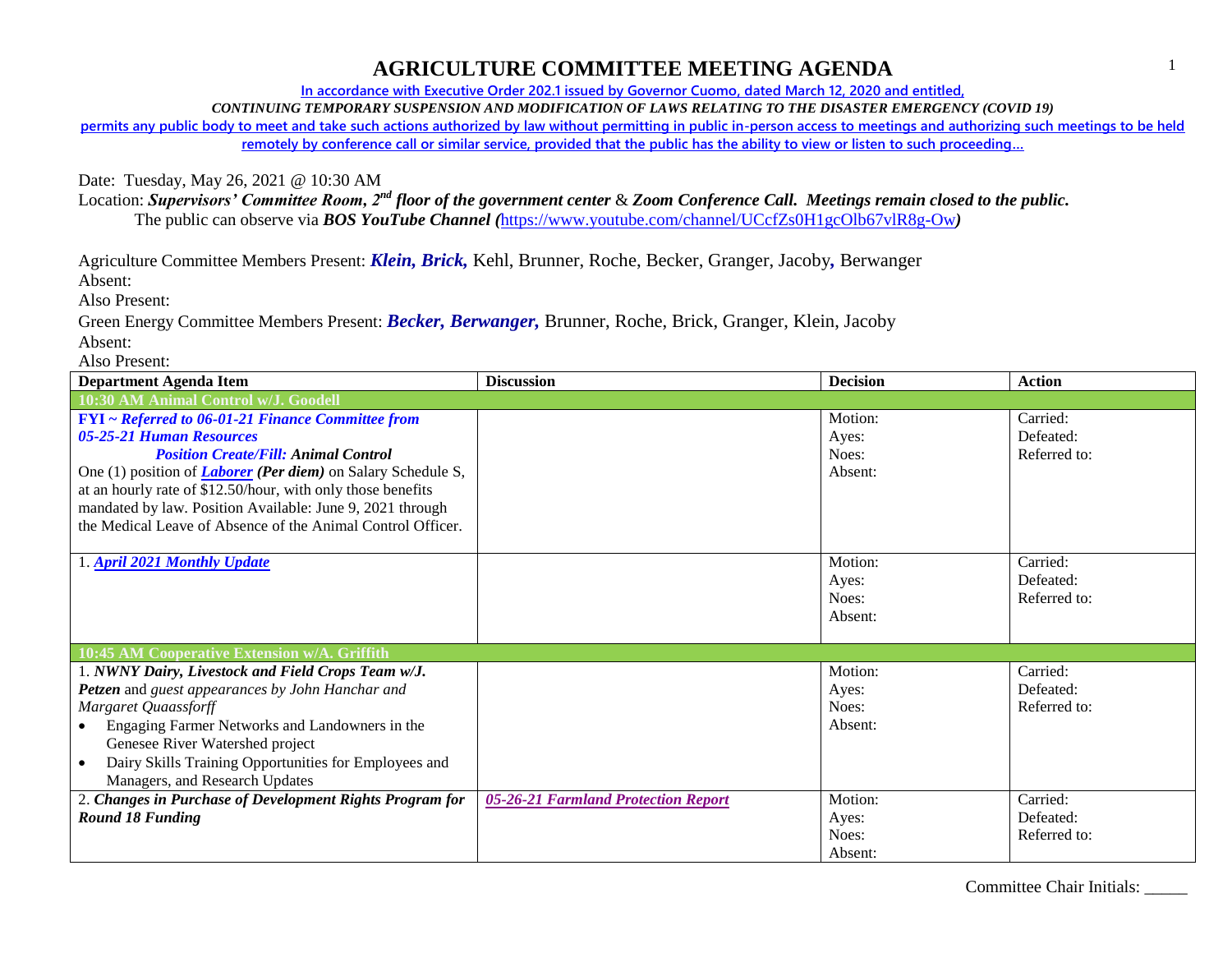**In accordance with Executive Order 202.1 issued by Governor Cuomo, dated March 12, 2020 and entitled,**

*CONTINUING TEMPORARY SUSPENSION AND MODIFICATION OF LAWS RELATING TO THE DISASTER EMERGENCY (COVID 19)*

**permits any public body to meet and take such actions authorized by law without permitting in public in-person access to meetings and authorizing such meetings to be held remotely by conference call or similar service, provided that the public has the ability to view or listen to such proceeding…**

Date: Tuesday, May 26, 2021 @ 10:30 AM

Location: *Supervisors' Committee Room, 2nd floor of the government center* & *Zoom Conference Call. Meetings remain closed to the public.* The public can observe via *BOS YouTube Channel (*<https://www.youtube.com/channel/UCcfZs0H1gcOlb67vlR8g-Ow>*)*

Agriculture Committee Members Present: *Klein, Brick,* Kehl, Brunner, Roche, Becker, Granger, Jacoby*,* Berwanger

Absent:

Also Present:

Green Energy Committee Members Present: *Becker, Berwanger,* Brunner, Roche, Brick, Granger, Klein, Jacoby Absent:

Also Present:

| <b>Department Agenda Item</b>                                     | <b>Discussion</b> | <b>Decision</b> | <b>Action</b> |
|-------------------------------------------------------------------|-------------------|-----------------|---------------|
| 3. Update on Purchase of Development Rights Program               |                   | Motion:         | Carried:      |
| <b>Projects in Process</b>                                        |                   | Ayes:           | Defeated:     |
| 2021 Pre-Applications                                             |                   | Noes:           | Referred to:  |
|                                                                   |                   | Absent:         |               |
|                                                                   |                   |                 |               |
|                                                                   |                   | Motion:         | Carried:      |
| 4. Resolution in support of NYS PDR applications from             |                   |                 |               |
| Table Rock Farm (DeGolyer/Hauser Family)                          |                   | Ayes:           | Defeated:     |
| Sunny Knoll Farm (Butler family)<br>$\bullet$                     |                   | Noes:           | Referred to:  |
| The Cedars (Gregg Family)<br>$\bullet$                            |                   | Absent:         |               |
| Gardeau Crest Farm (Perry Location) (Swyers Family)               |                   |                 |               |
| 11:00 AM Soil & Water w/A. Fagan                                  |                   |                 |               |
| 1. Review <b>Final Report for a New York State Agriculture</b>    |                   | Motion:         | Carried:      |
| <b>Non-Point Source Pollution Abatement &amp; Control Program</b> |                   | Ayes:           | Defeated:     |
| <b>(Round 25)</b>                                                 |                   | Noes:           | Referred to:  |
|                                                                   |                   | Absent:         |               |
|                                                                   |                   |                 |               |
| 2. Agricultural District #5 Review Status update and              |                   | Motion:         | Carried:      |
| <b>Proposed changes Summary:</b>                                  |                   | Ayes:           | Defeated:     |
| <b>Summary of modifications</b>                                   |                   | Noes:           | Referred to:  |
| <b>Draft District Map</b><br>$\bullet$                            |                   | Absent:         |               |
| <b>AFPB Final Report</b><br>$\bullet$                             |                   |                 |               |
| <b>SEAF Part 1 - signed</b><br>$\bullet$                          |                   |                 |               |
| <b>Short EAF supporting Documentation</b><br>$\bullet$            |                   |                 |               |
| <b>DEAF Part 2 - working</b>                                      |                   |                 |               |

Committee Chair Initials: \_\_\_\_\_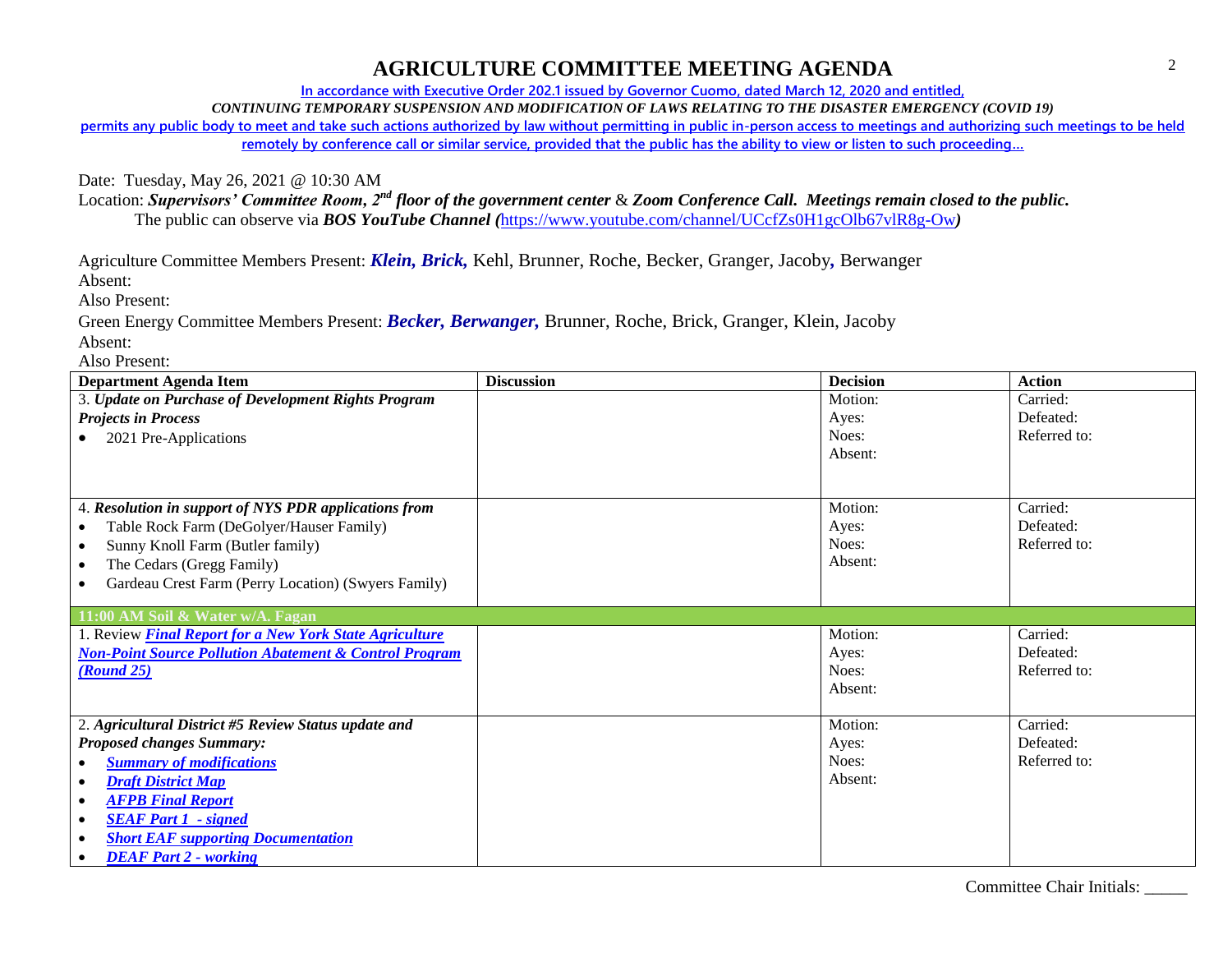**In accordance with Executive Order 202.1 issued by Governor Cuomo, dated March 12, 2020 and entitled,**

*CONTINUING TEMPORARY SUSPENSION AND MODIFICATION OF LAWS RELATING TO THE DISASTER EMERGENCY (COVID 19)*

**permits any public body to meet and take such actions authorized by law without permitting in public in-person access to meetings and authorizing such meetings to be held remotely by conference call or similar service, provided that the public has the ability to view or listen to such proceeding…**

Date: Tuesday, May 26, 2021 @ 10:30 AM

Location: *Supervisors' Committee Room, 2nd floor of the government center* & *Zoom Conference Call. Meetings remain closed to the public.* The public can observe via *BOS YouTube Channel (*<https://www.youtube.com/channel/UCcfZs0H1gcOlb67vlR8g-Ow>*)*

Agriculture Committee Members Present: *Klein, Brick,* Kehl, Brunner, Roche, Becker, Granger, Jacoby*,* Berwanger

Absent:

Also Present:

Green Energy Committee Members Present: *Becker, Berwanger,* Brunner, Roche, Brick, Granger, Klein, Jacoby Absent:

Also Present:

| <b>Department Agenda Item</b>                                                                                                                                                           | <b>Discussion</b>                                                                                                                                                                                                                                                                                                                                                                                                                                  | <b>Decision</b>                      | <b>Action</b>                         |  |
|-----------------------------------------------------------------------------------------------------------------------------------------------------------------------------------------|----------------------------------------------------------------------------------------------------------------------------------------------------------------------------------------------------------------------------------------------------------------------------------------------------------------------------------------------------------------------------------------------------------------------------------------------------|--------------------------------------|---------------------------------------|--|
|                                                                                                                                                                                         |                                                                                                                                                                                                                                                                                                                                                                                                                                                    |                                      |                                       |  |
| 3. Set the public hearing to modify Agricultural District No.<br>5                                                                                                                      |                                                                                                                                                                                                                                                                                                                                                                                                                                                    | Motion:<br>Ayes:<br>Noes:<br>Absent: | Carried:<br>Defeated:<br>Referred to: |  |
| <b>Committee Chair's Agenda</b>                                                                                                                                                         |                                                                                                                                                                                                                                                                                                                                                                                                                                                    |                                      |                                       |  |
| 1. Nomination of Supervisor Brunner, T/Java to the<br>Governor's Farmland Protection Working Group. Names<br>were submitted to NYS Ag. & Markets through NYSAC on<br>Thursday 05/20/21. | The committee was created in this year's state<br>budget and will help to facilitate input from local<br>governments in the renewable energy siting<br>process. The group will have a year to develop<br>approaches to recognize the value of viable ag<br>land and methods to minimize adverse impacts to<br>ag land from the siting of major renewable energy<br>facilities. They will be charged with meeting at<br>least three times per year. | Motion:<br>Ayes:<br>Noes:<br>Absent: | Carried:<br>Defeated:<br>Referred to: |  |
| 2. Permission was granted to the NYS DEC for removal of<br>Giant Hogweed from control site 364 (one lot north of 4694<br>Poplar Tree Road) by Committee Chair Klein on May 11,<br>2021  |                                                                                                                                                                                                                                                                                                                                                                                                                                                    | Motion:<br>Ayes:<br>Noes:<br>Absent: | Carried:<br>Defeated:<br>Referred to: |  |
| <b>Fair Association w/M. Roche</b>                                                                                                                                                      |                                                                                                                                                                                                                                                                                                                                                                                                                                                    |                                      |                                       |  |
|                                                                                                                                                                                         |                                                                                                                                                                                                                                                                                                                                                                                                                                                    | Motion:<br>Ayes:<br>Noes:<br>Absent: | Carried:<br>Defeated:<br>Referred to: |  |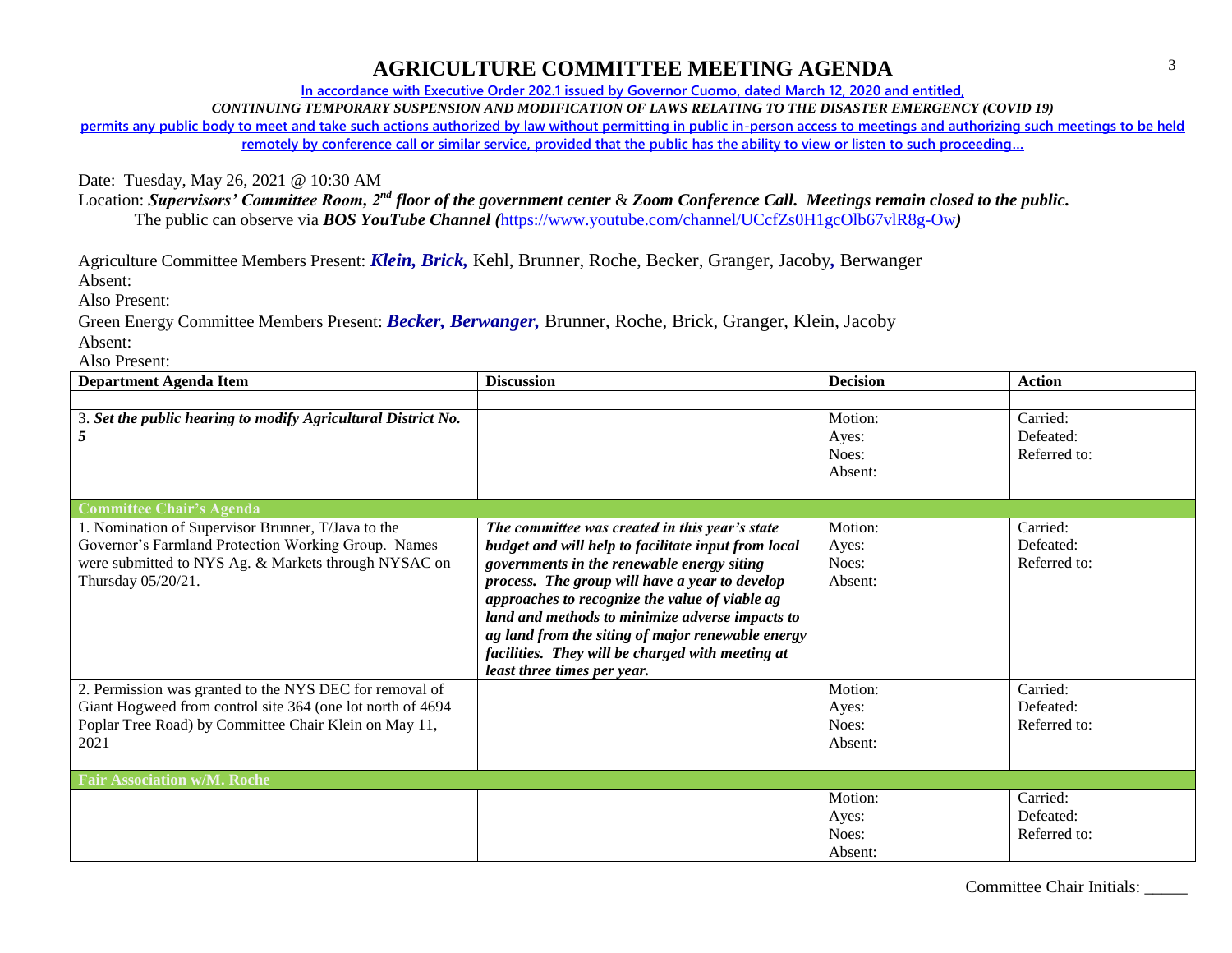**In accordance with Executive Order 202.1 issued by Governor Cuomo, dated March 12, 2020 and entitled,**

*CONTINUING TEMPORARY SUSPENSION AND MODIFICATION OF LAWS RELATING TO THE DISASTER EMERGENCY (COVID 19)*

**permits any public body to meet and take such actions authorized by law without permitting in public in-person access to meetings and authorizing such meetings to be held remotely by conference call or similar service, provided that the public has the ability to view or listen to such proceeding…**

Date: Tuesday, May 26, 2021 @ 10:30 AM

Location: *Supervisors' Committee Room, 2nd floor of the government center* & *Zoom Conference Call. Meetings remain closed to the public.* The public can observe via *BOS YouTube Channel (*<https://www.youtube.com/channel/UCcfZs0H1gcOlb67vlR8g-Ow>*)*

Agriculture Committee Members Present: *Klein, Brick,* Kehl, Brunner, Roche, Becker, Granger, Jacoby*,* Berwanger

Absent:

Also Present:

Green Energy Committee Members Present: *Becker, Berwanger,* Brunner, Roche, Brick, Granger, Klein, Jacoby Absent:

Also Present:

| <b>Department Agenda Item</b> | <b>Discussion</b> | <b>Decision</b> | <b>Action</b> |
|-------------------------------|-------------------|-----------------|---------------|
|                               |                   |                 |               |
| Dairy Industry w/S. Klein     |                   |                 |               |
|                               |                   | Motion:         | Carried:      |
|                               |                   | Ayes:           | Defeated:     |
|                               |                   | Noes:           | Referred to:  |
|                               |                   | Absent:         |               |
| Ag. & Farmland Protection     |                   |                 |               |
|                               |                   | Motion:         | Carried:      |
|                               |                   | Ayes:           | Defeated:     |
|                               |                   | Noes:           | Referred to:  |
|                               |                   | Absent:         |               |
| <b>Conservation w/</b>        |                   |                 |               |
|                               |                   | Motion:         | Carried:      |
|                               |                   | Ayes:           | Defeated:     |
|                               |                   | Noes:           | Referred to:  |
|                               |                   | Absent:         |               |
| <b>County Forestlands w/</b>  |                   |                 |               |
|                               |                   | Motion:         | Carried:      |
|                               |                   | Ayes:           | Defeated:     |
|                               |                   | Noes:           | Referred to:  |
|                               |                   | Absent:         |               |
| Green Energy Committee        |                   |                 |               |
|                               |                   | Motion:         | Carried:      |
|                               |                   | Ayes:           | Defeated:     |
|                               |                   | Noes:           | Referred to:  |
|                               |                   | Absent:         |               |

Committee Chair Initials: \_\_\_\_\_